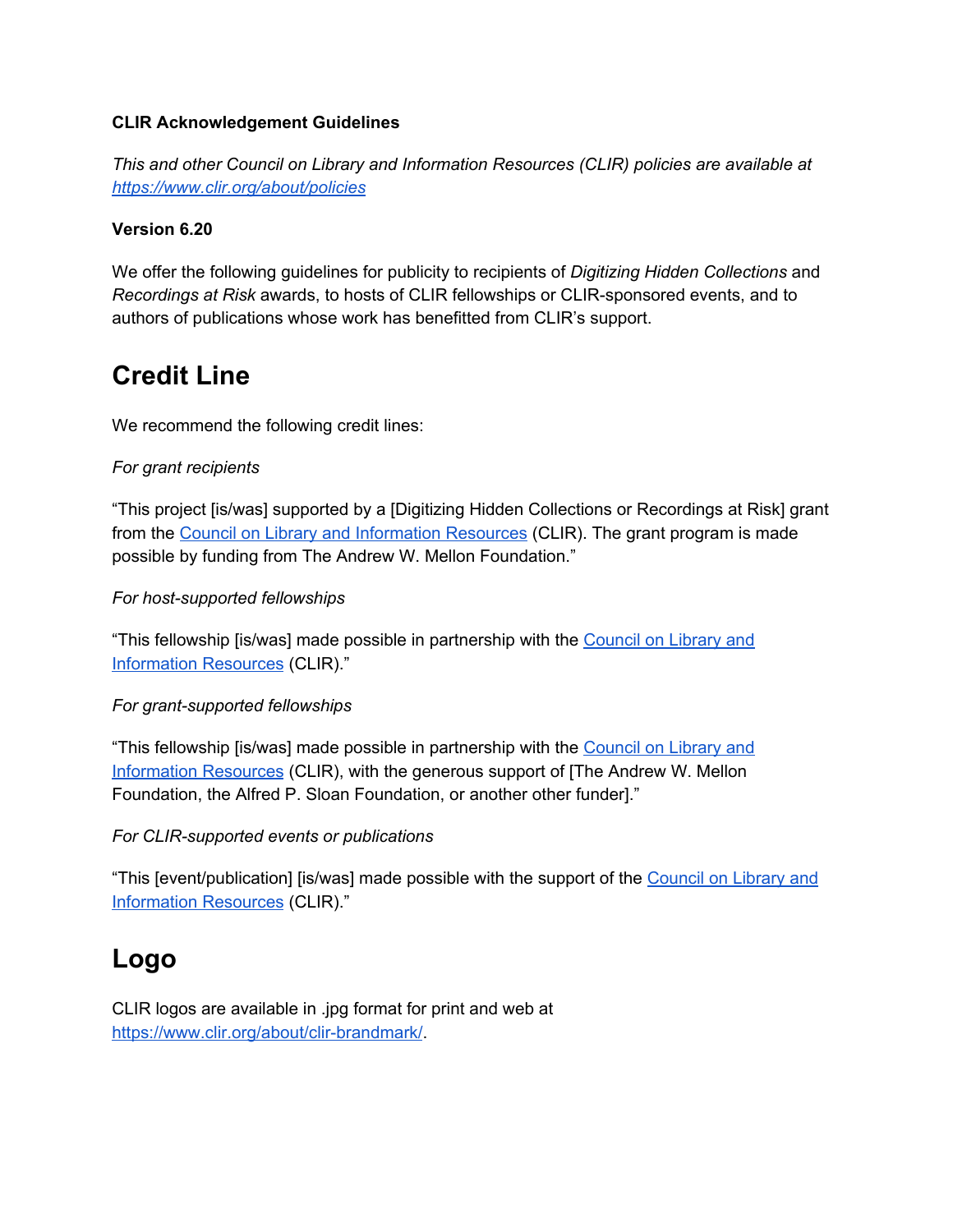## **Boilerplate**

"The Council on Library and Information Resources (CLIR) is an independent, nonprofit organization that forges strategies to enhance research, teaching, and learning environments in collaboration with libraries, cultural institutions, and communities of higher learning. To learn more, visit [www.clir.org](https://www.clir.org/) and follow CLIR on [Facebook](https://www.facebook.com/Council-on-Library-and-Information-Resources-CLIR-300100435096/) and [Twitter.](https://twitter.com/CLIRnews)

# **Acknowledgment of Support in Grant and Fellowship Products**

You must include an acknowledgment of CLIR support in all products, publications, and websites developed with CLIR funding. Acknowledgment should include the credit line and where space permits, CLIR's logo. Posters or brochures about CLIR-funded programs and projects may also include the CLIR logo. Online products, publications, and websites must link to the CLIR website, [www.clir.org.](https://www.clir.org/)

# **Acknowledgment of Support in Publicity and Public Events**

## **News Releases**

Unless special permission is granted to release news about a particular award early, CLIR requests that recipients delay their own announcements about grants or fellowships until after CLIR announces them through the organization's [website](https://www.clir.org/), [newsletter](https://www.clir.org/pubs/issues/), and/or social media channels. CLIR's boilerplate and logo should be used in news releases about CLIR-supported projects, fellowships, events, or publications. It is not necessary for CLIR to approve news releases, but we are happy to review them if you wish.

## **Social Media**

You may repost the social media messages CLIR generates on the day of your award announcement. If you issue your own posts, be sure to include @CLIRNews and either @CLIRRaR, @CLIRHC, or @CLIRDLF, as appropriate, in your post.

If you post about your project or fellowship on social media following its initial announcement, you are encouraged to continue to tag CLIR's relevant social media accounts on Twitter and Facebook.